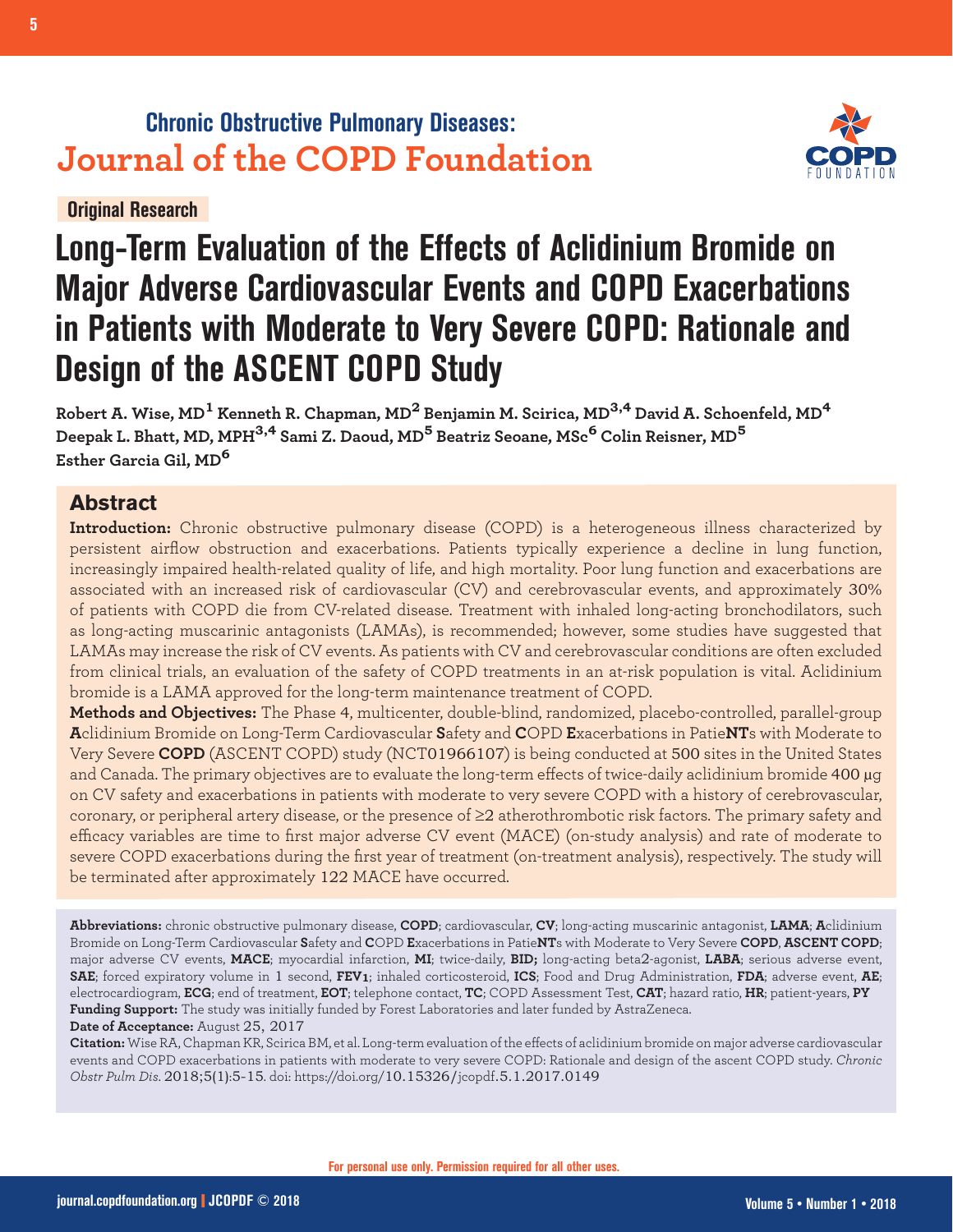#### *This article contains an online supplement.*

- 1 Johns Hopkins University School of Medicine, Baltimore, Maryland
- 2 University of Toronto, Ontario, Canada
- 3 Brigham and Women's Hospital, Boston, Massachusetts
- 4 Harvard Medical School, Boston, Massachusetts
- 5 AstraZeneca Research & Development Center, Gaithersburg, Maryland
- 6 AstraZeneca Research & Development Centre, Barcelona, Spain

#### **Address correspondence to:**

Robert A. Wise, MD University School of Medicine 5501 Hopkins Bayview Circle Baltimore, MD, 21224 Email: rwise@jhmi.edu Telephone: (410) 550-0546 Fax: (410) 550-2612

#### **Keywords:**

Aclidinium; chronic obstructive pulmonary disease; COPD; major adverse cardiovascular events; MACE; exacerbations; lung function

## **Introduction**

It is estimated that up to 70% of patients with chronic obstructive pulmonary disease (COPD) suffer from cardiovascular (CV) comorbidities<sup>1</sup> and approximately 30% of patients with COPD will die as a result of  $CV$ -related disease.<sup>2,3</sup> Poor lung function and exacerbations have been associated with an increased risk of CV and cerebrovascular conditions, including myocardial infarction (MI), stroke, and sudden cardiac death.2,4,5 Patients with frequent exacerbations typically have a faster rate of decline in lung function, reduced daily activity, impaired health-related quality of life, increased airway inflammation, and higher mortality. $6-11$ 

Meta-analyses and observational studies have raised the question as to whether long-acting muscarinic antagonists (LAMAs) increase the risk of CV events.12,13 In contrast, large clinical trials have found no increased CV risk associated with LAMAs,<sup>14</sup> including one study that included a subgroup of patients who experienced significant CV disorders during the trial (MI, cardiac arrhythmia or heart failure) for which they would have been excluded at baseline but who nonetheless remained in the trial.<sup>15</sup> Despite the prevalence of CV-related risk factors in patients

with COPD, $^{1,16}$  patients with significant CV disorders are often excluded from COPD clinical trials.<sup>17</sup> Thus, an evaluation of the safety of COPD treatments in this patient population is of particular clinical importance.

Aclidinium bromide is an inhaled LAMA approved for the long-term maintenance treatment of COPDassociated bronchospasm, including chronic bronchitis and emphysema.<sup>18</sup> Short-term studies (3 to 6 months in duration), including only patients with a low risk of CV events, found no increased risk of CV events<sup>19</sup>; however, longer-term studies, including patients at risk of CV events who are more representative of the COPD population in clinical practice, are necessary to evaluate CV safety effectively in patients with moderate to severe COPD. In addition, short-term studies with aclidinium have demonstrated decreased exacerbation rates after 3-6 months of treatment compared with placebo, $20-22$ suggesting that longer-term aclidinium treatment may further reduce exacerbations and associated hospitalizations.

The primary objectives of the long-term **A**clidinium Bromide on Long-Term Cardiovascular **S**afety and **C**OPD **E**xacerbations in Patie**NT**s with Moderate to Very Severe **COPD** (ASCENT **COPD**) clinical outcome study are to evaluate the long-term effects of twice-daily aclidinium 400µg on major adverse CV events (MACE), overall safety, and COPD exacerbations in patients with moderate to very severe COPD who have a history or significant risk factors for CV comorbidities. The purpose of this manuscript is to describe the rationale and design of the ASCENT COPD study.

#### **Methods**

#### *Study Design*

ASCENT COPD is a Phase 4, multicenter, doubleblind, randomized, placebo-controlled, parallel-group, clinical outcome study (NCT01966107) being conducted at 500 study centers in the United States and Canada. A full list of sites can be obtained from https://clinicaltrials.gov/. Approximately 4000 patients will be enrolled and treated until 122 adjudicated MACE occur, at which point the study will terminate. The study comprises a 2-week washout period, followed by a double-blind treatment phase in which patients are randomized 1:1 to aclidinium bromide 400μg or placebo twice daily, administered via a multidose dry powder inhaler (Genuair<sup>TM</sup>/Pressair®<sup>a</sup>) for up to 36 months (Figure 1). Patients who prematurely discontinue the double-blind treatment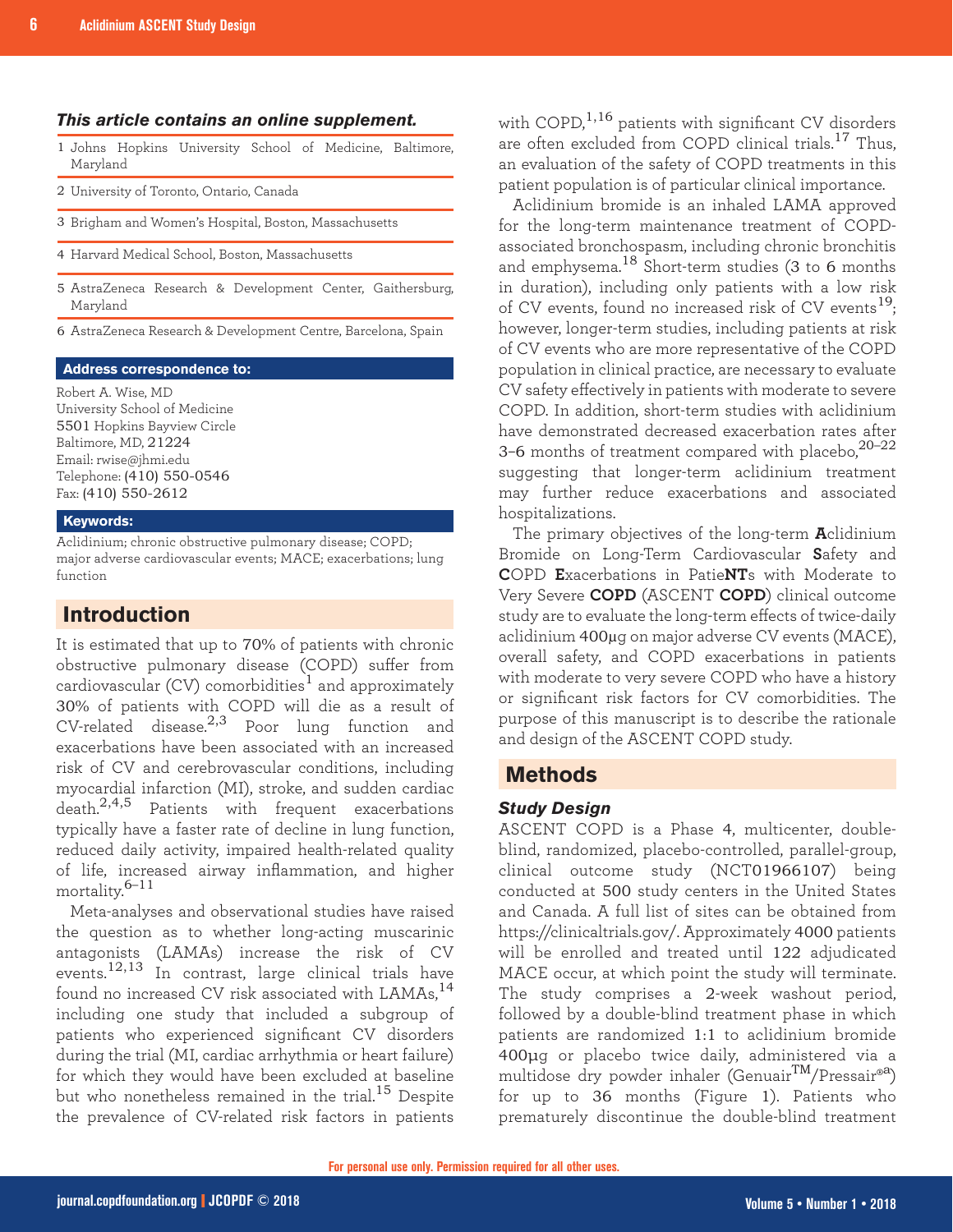# **Figure 1. Study Design**



<sup>a</sup>Patients requiring LAMA washout are switched to an alternative therapy (e.g., LABA with or without inhaled corticosteroid).

BID: twice daily; LABA: long-acting beta2-agonist; LAMA: long-acting muscarinic antagonist; MACE: major adverse cardiovascular event.

period (including those who experience a MACE) will participate in a post-treatment follow-up period for the remainder of the study duration. The followup period includes on-site and telephone visits for the monitoring of MACE, COPD exacerbations, concomitant medication use, and serious adverse events (SAEs).

The study is being conducted in accordance with the International Conference on Harmonisation/ Good Clinical Practice guidelines and the Declaration of Helsinki. The protocol was approved by the institutional review board at each study center and all patients provide written informed consent before participating in any study procedures.

### *Patients*

Male or female patients ≥40 years of age are eligible for inclusion if they have a diagnosis of stable, moderate to very severe COPD (as defined in the Global initiative for chronic Obstructive Lung Disease guidelines<sup>23</sup>), a post-bronchodilator forced expiratory volume in 1 second (FEV<sub>1</sub>) <80% predicted, FEV<sub>1</sub>/ forced vital capacity ratio <70%, and are a current or former cigarette smoker with a smoking history of ≥10 pack years. Other key inclusion criteria include a history of significant CV or cerebrovascular disease and/or significant risk factors, defined by one or more of the following criteria:

1) Documented cerebrovascular disease (e.g., stroke or transient ischemic attack, carotid stenosis)

2) Documented coronary artery disease (e.g., angioplasty/stent/bypass, angina, MI)

3) Documented peripheral vascular disease or history of claudication

4) Two or more of the following CV risk factors, as determined by the investigator: male ≥65 years or female ≥70 years, diabetes, dyslipidemia, hypertension, waist circumference ≥40 inches for males and ≥38 inches for females, evidence of renal dysfunction (estimated Glomerular Filtration Rate <60), and microalbuminuria (defined as ≥30–300µg/mg creatinine on a spot urine test or ≥30mg creatinine on a 24-h urine test; renal dysfunction criteria were added after the initiation of patient enrollment).

When patient enrollment was initiated, patients were also required to have had at least 1 documented COPD exacerbation classified as moderate (requiring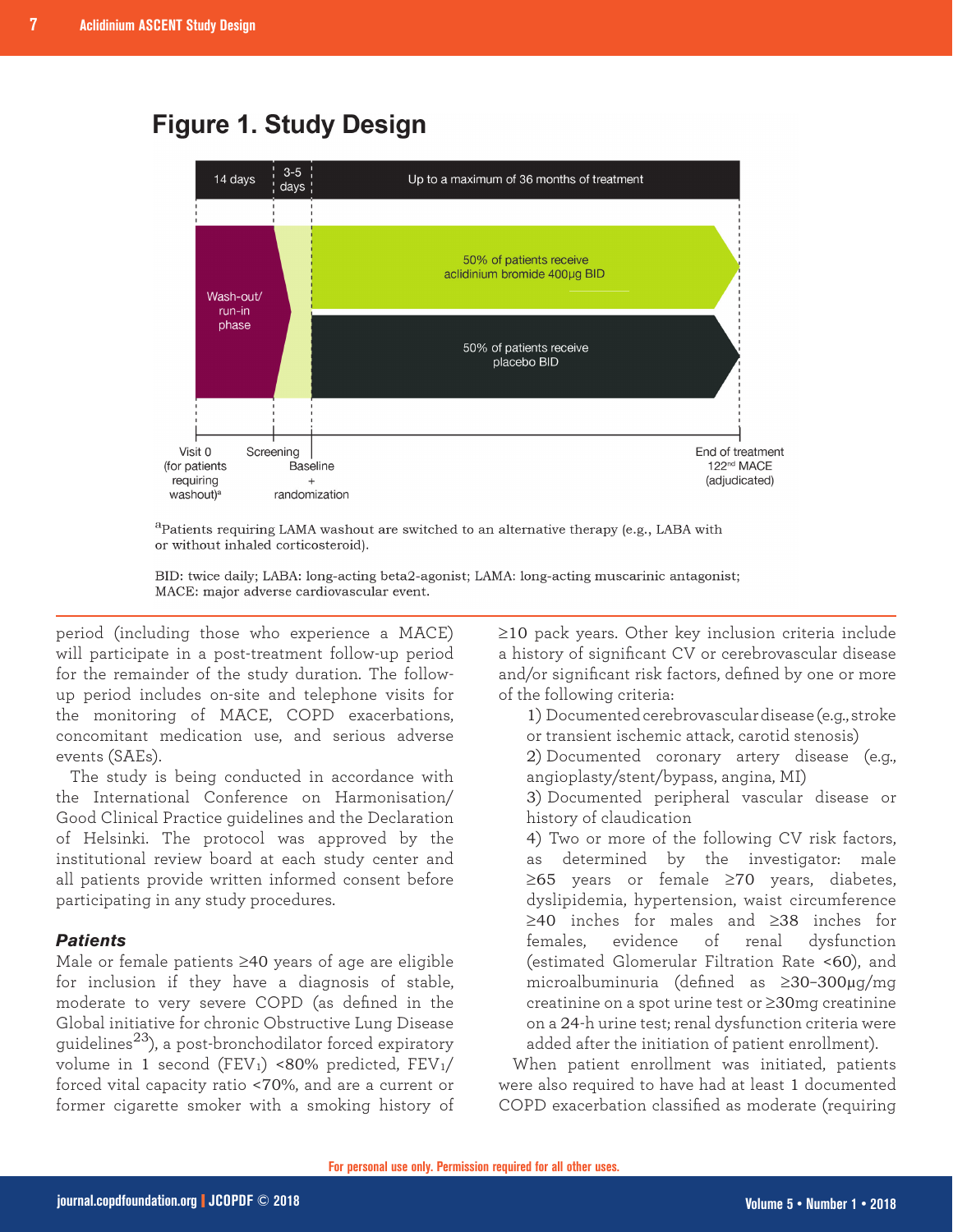antibiotics, systemic corticosteroids) or severe (requiring hospitalization) in the 12 months prior to screening; however, this requirement was later removed from the inclusion criteria following a low rate of patient recruitment. Furthermore, the postbronchodilator  $FEV<sub>1</sub>$  inclusion criterion was amended from <70% predicted to <80% predicted.

Exclusion criteria include: treatment with triple therapy (LAMA, long-acting beta2-agonist [LABA], and inhaled corticosteroid [ICS]), respiratory infection or COPD exacerbation at screening or within 4 weeks prior to screening (patients can be rescreened after recovery), unstable or life-threatening COPD or CV disease (as determined by the investigator), comorbid lung disease other than COPD (e.g., asthma, cystic fibrosis, bronchiectasis, interstitial lung disease, pulmonary thromboembolic disease), planned lung transplant or lung volume reduction surgery, or malignancy requiring intervention (e.g., resection, radiation therapy, chemotherapy) within 5 years prior to screening.

Concomitant use of other COPD medications is permitted (including a LABA, with or without an ICS), except for anticholinergics and chronic treatment with regularly scheduled short-acting beta2-agonists, such as albuterol or salbutamol. Episodic use of sponsorprovided albuterol/salbutamol is allowed, but should not be taken within 6 hours prior to any visit. Oral or parenteral corticosteroids are permitted provided the patient is stable for at least 2 weeks before screening; however, they may be initiated, or the dose changed during the study, only at the discretion of the investigator.

#### *Outcomes and Assessments*

#### Safety

The incidence of MACE is specifically monitored during the study since both beta2-agonists and muscarinic antagonists have previously been associated with CV effects.<sup>24,25</sup> The primary safety endpoint is time to first MACE (CV death, non-fatal MI, or non-fatal stroke) and the secondary safety endpoint is time to first MACE or other serious CV event of interest. All potential MACE, regardless of the gravity of the event, and all serious CV and cerebrovascular events of interest (see [online data supplement](http://www.journal.copdfoundation.org)) are assessed by a committee of independent physicians consisting of 2 cardiologists and 1 pulmonologist blinded to treatment assignment. The Clinical

Endpoints Committee is responsible for adjudicating the following potential events as per the Food and Drug Administration (FDA) guidance paper<sup>26</sup>: 1) CV deaths; 2) Non-fatal MI; 3) Non-fatal stroke.

Patients who experience a MACE are immediately discontinued from treatment and will enter the posttreatment follow-up period. Patients who discontinue treatment early are contacted every 3 months for the first 2 years and every 6 months from the third year until the end of the study to obtain vital status information (MACE events, COPD exacerbations, SAEs, and concomitant medications). Adverse events (AEs) are recorded throughout the study, clinical laboratory tests are performed annually, and vital signs, physical examinations, and electrocardiograms are conducted throughout the study (Table 1). An independent Data Safety Monitoring Board periodically monitors and reviews relevant clinical safety data, including adjudicated MACE.

#### Efficacy

Based on the planned recruitment rate, by the time a total of 122 patients experience an adjudicated MACE, it is expected that almost all non-discontinued patients will have completed 1 year of treatment; however, the study does not require patients to be treated for 1 year to complete the study. The primary efficacy endpoint is the rate of moderate to severe COPD exacerbations per patient per year during the first year of treatment. A moderate exacerbation is defined as an increase in COPD symptoms (e.g., dyspnea, cough, sputum volume, sputum purulence) for at least 2 consecutive days that requires treatment with antibiotics and/or systemic corticosteroids. A severe exacerbation is defined as an increase in COPD symptoms for at least 2 consecutive days that leads to hospitalization (overnight stay at the hospital or emergency department) or death. The interval between 2 consecutive COPD exacerbations must be ≥7 days; if 2 COPD exacerbations occur within 7 days of each other, it will be considered as 1 event. Patients who experience a severe or recurrent COPD exacerbation may be treated with the addition of an allowed concomitant medication (ICS, oral or parenteral corticosteroid, LABA/ICS or roflumilast). However, if treatment with a LAMA is required, those patients will be discontinued from the study drug and entered into the post-treatment follow-up period.

The secondary efficacy endpoint is the rate of hospitalizations due to COPD exacerbations per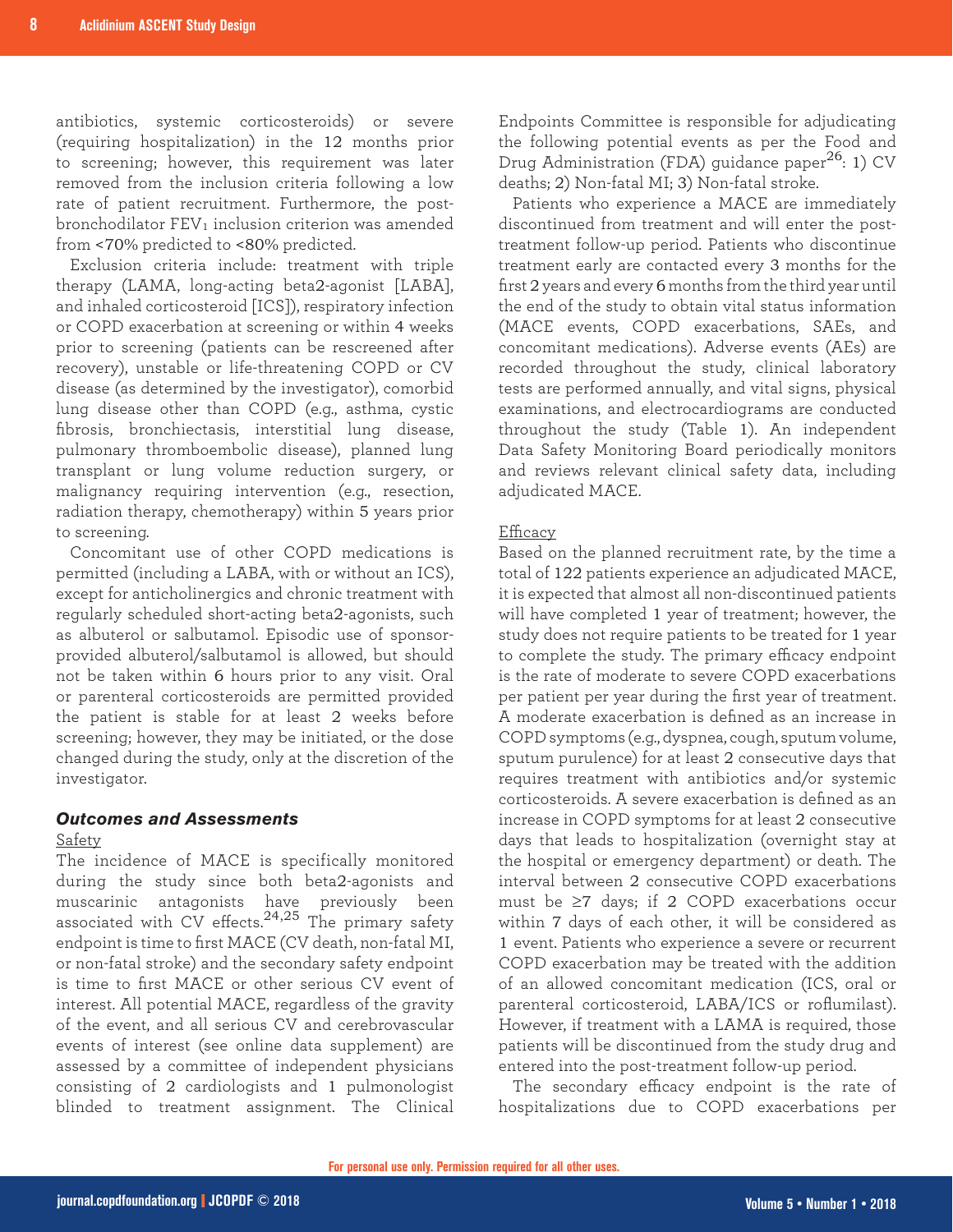|                                        |   | Visit 0 <sup>a</sup> Screening Baseline |   | <b>Planned Study Visits</b> b    | <b>EOT<sup>c</sup></b> | $\mathsf{TC}^\mathsf{d}$ |
|----------------------------------------|---|-----------------------------------------|---|----------------------------------|------------------------|--------------------------|
| <b>Informed Consent</b>                | X | X                                       |   |                                  |                        |                          |
| <b>Inclusion/Exclusion Criteria</b>    | X | X                                       | X |                                  |                        |                          |
| <b>Patient Demographics</b>            | X | X                                       |   |                                  |                        |                          |
| <b>Medical and Surgical History</b>    | X | X                                       |   |                                  |                        |                          |
| <b>Medication History</b>              | X | X                                       |   |                                  |                        |                          |
| <b>Smoking Status Assessment</b>       |   | X                                       |   | All                              | X                      |                          |
| <b>Concomitant Medication</b>          |   | X                                       | X | All                              | X                      |                          |
| <b>AEs</b>                             |   | X                                       | X | A11                              | X                      | X                        |
| <b>Clinical Laboratory Assessments</b> |   | X                                       |   | Weeks 52, 104, and 156           | X                      |                          |
| <b>Vital Signs</b>                     |   | X                                       |   | All except Weeks 65, 91, and 130 | X                      |                          |
| <b>ECG</b>                             |   | X                                       | X | All except Weeks 65, 91, and 130 | X                      |                          |
| <b>Physical Examination</b>            |   | X                                       |   | Weeks 28, 52, 104, and 156       | X                      |                          |
| <b>Pregnancy Test</b>                  |   | X                                       |   | Weeks 52, 104, and 156           | X                      |                          |
| <b>Pulmonary Function Testing</b>      | X | X                                       | X | All except Weeks 65, 91, and 130 | X                      |                          |
| <b>COPD Exacerbation Assessment</b>    |   | X                                       | X | All                              | X                      |                          |
| <b>COPD Assessment Test</b>            |   |                                         | X | All except Week 4                | X                      |                          |

# **Table 1. Schedule of Assessments**

<sup>a</sup>For patients requiring washout; patients who do not require washout begin with the screening visit.

 $b^{\mu}$ All<sup>n</sup> indicates assessments at Weeks 4, 16, 28, 40, 52, 65, 78, 91, 104, 130, and 156 (final visit) of treatment until the study is terminated based on MACE.

 ${}^{\text{c}}$ End of treatment is the final study visit for patients who prematurely discontinued study treatment.  $d_A$  telephone contact will be performed 15 days after the last known dose of treatment is taken, to assess any AEs that may have occurred since the last dose taken at the final visit.

AE: adverse event; COPD: chronic obstructive pulmonary disease; ECG: electrocardiogram; EOT: end of treatment; MACE: major adverse cardiovascular events; TC: telephone contact.

patient per year during the first year of treatment. Additional efficacy evaluations include the change from baseline in morning pre-dose (trough)  $\text{FEV}_1$  and the COPD Assessment Test (CAT). $^{27}$ 

#### *Blinding*

Randomization codes are generated by the sponsor and implemented using an interactive web response system. The system then assigns each patient with a sequential patient identification number that is used to identify the patient throughout the study and to obtain the kit to be dispensed to each patient at each visit.

#### *Sample Size and Statistical Analyses*

#### Sample Size

For the primary safety endpoint (time to first MACE), an estimated 122 patients with an adjudicated MACE are needed to achieve 90% power at the 5% significance level (2-sided) to rule out a hazard ratio (HR) of 1.8 in time to first MACE for aclidinium versus placebo.

This assumes that the HR is 1.0 under the alternative hypothesis. The study was designed to exclude a pre-specified risk margin of 1.8 for the HR of MACE, which is in line with other CV outcome assessments in fields such as diabetes mellitus.28–30

The rate of MACE is assumed to be 1.9 MACE/ 100 patient-years (PY). Therefore, to generate the 122 MACE required, 6421 PY would be needed. Assuming a 40% premature treatment discontinuation rate and an average treatment duration of 1 year among those who discontinued and 2 years among those who did not, it was originally estimated that 4000 patients would be needed to obtain 6421 PY of follow-up.

The planned on-treatment analysis (including only events that occur while patients are exposed to study treatment) was later modified to an on-study analysis (including all events that occur while patients are in the study, irrespective of treatment exposure) with FDA agreement after initiation of patient enrollment. For the primary efficacy endpoint (rate of moderate to severe COPD exacerbations per patient per year), the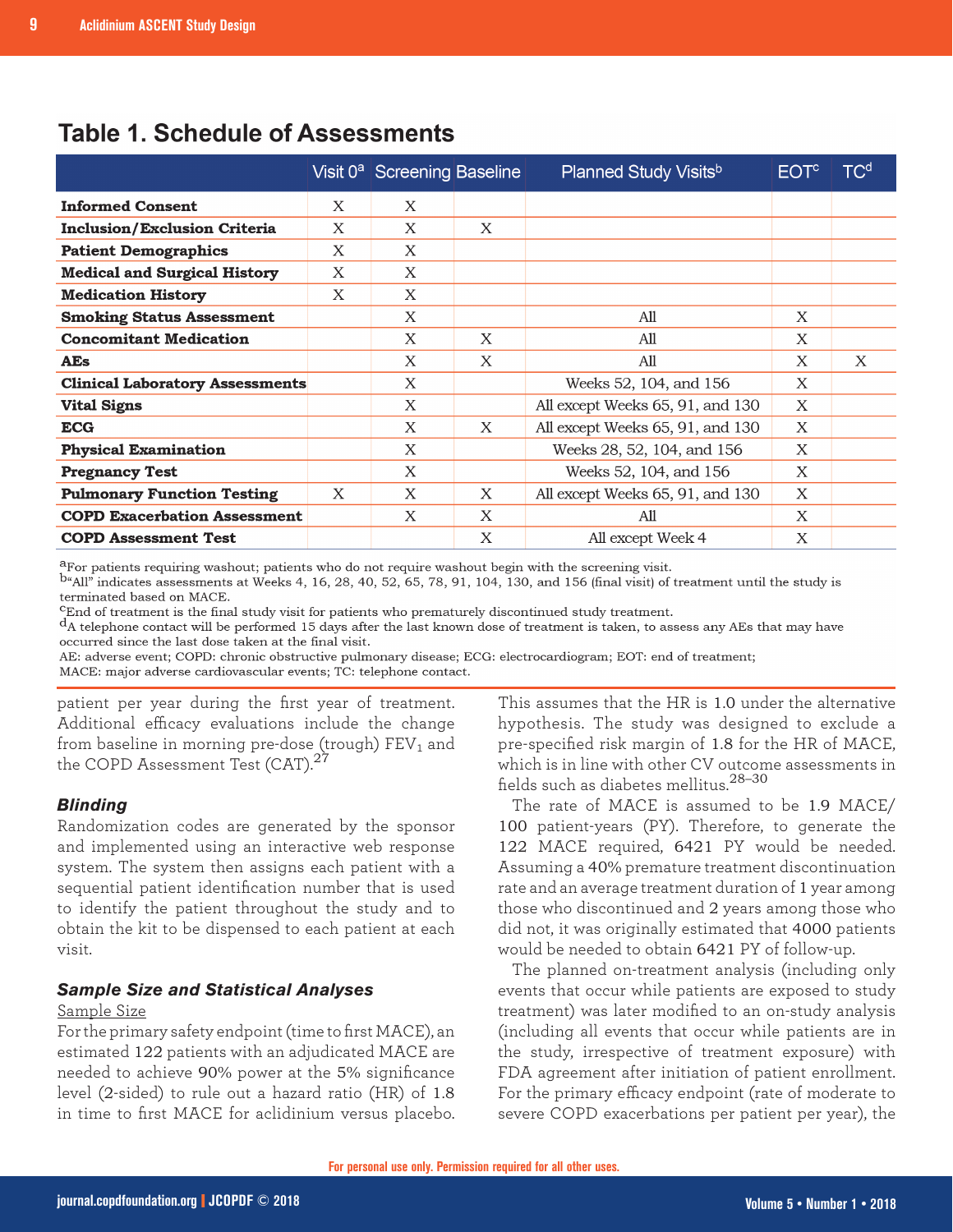sample size of 4000 patients after 1 year of treatment will provide ~89% power to detect a 14% reduction in the rate of moderate or severe COPD exacerbations per patient per year during the first year of treatment assuming a placebo rate of 0.8 exacerbations per patient per year and an overdispersion factor k of  $0.67.^31$  The full analysis set will include all patients randomized to treatment and receiving at least 1 dose of study drug.

#### Statistical Analyses

The primary and secondary safety endpoints will be analyzed using a Cox proportional hazards regression model with baseline CV severity, smoking status, and treatment group as covariates; endpoints will be analyzed at the 95% confidence level based on an on-study analysis. An on-study sensitivity analysis will be carried out to assess the effect of missing followup time in patients who prematurely discontinued from the study. The primary and secondary efficacy endpoints will be analyzed based on a negative binomial regression model with treatment group, baseline ICS use, baseline COPD severity, history of at least 1 exacerbation in the past year, and smoking status as factors. If this model does not converge, a Poisson regression model with robust variance estimate using the sandwich method will be applied. Testing will be performed at the 0.05 significance level for all endpoints. The primary analysis on the primary efficacy endpoint will be based on on-treatment analysis, i.e., for those patients who prematurely discontinue treatment during the first year of the double-blind treatment period and have follow-up assessments, the primary analysis described above will be based on the data collected before treatment discontinuation. Changes from baseline in morning pre-dose (trough)  $FEV_1$  and CAT will be analyzed using a mixed model for repeated measures adjusting for the corresponding baseline value (and pre- and post-bronchodilator  $FEV_1$  at screening for lung function), with baseline ICS use, smoking status, visit, and treatment group-by-visit interaction as fixed effect factors. Changes from baseline in the CAT score will also be evaluated in a responder analysis (≥2 units improvement) $32$  based on a logistic random effect model with baseline CAT total score as a covariate, and treatment group, baseline ICS use, smoking status, visit, and treatment group-by-visit interaction as fixed effects and a random intercept to account for the variability between participants.

### **Discussion**

The relationship between COPD and CV comorbidities is one of great clinical importance as CV events are a major cause of mortality among patients with COPD and much of the COPD population have comorbid CV conditions.1,5,16 Furthermore, as COPD exacerbations have been associated with CV events (see introduction), it is important to assess the long-term CV and cerebrovascular safety of any bronchodilator in patients with COPD. Despite this, patients with CV conditions are often excluded from COPD clinical trials.17 A number of studies have assessed CV safety of bronchodilators and have included patients with some CV risks (including obesity and hypertension); however, they have produced conflicting results.13–15,24,33–35 A pooled analysis of 2781 patients receiving aclidinium bromide for up to 6 months found no increased CV or cerebrovascular risk compared with placebo in patients with moderate to severe COPD.19 Of note, all of these studies have excluded patients who have had recent significant CV or cerebrovascular events. By including such patients, the ASCENT COPD study aims to specifically assess CV and cerebrovascular safety in a patient population with a higher CV and cerebrovascular risk profile.

Due to the low numbers of MACE in previous, shorterterm aclidinium studies, the impact of aclidinium on CV safety and exacerbations has not been fully established. Exacerbations are not only a debilitating occurrence for COPD patients, they are also associated with an increased risk for CV events. $2,4$  Thus, the evaluation of exacerbations as a primary outcome over 12 months provides an opportunity to better understand the cause, prevention, and treatment of exacerbations as well as how they relate to CV outcomes. Furthermore, with the exception of anticholinergics and the shortacting beta2-agonists albuterol/salbutamol, other COPD treatments are permitted in this study with consideration to preventing a high drop-out rate from patients in the placebo arm. This contrasts with most previous studies where no other long-acting bronchodilators were permitted. In addition, although patients with COPD often have CV comorbidities and risk factors, these were specified in the inclusion criteria for the ASCENT COPD study. The rationale for this was to include participants who would be most at risk for demonstrating a CV safety signal. Moreover, we anticipate that this population will have enough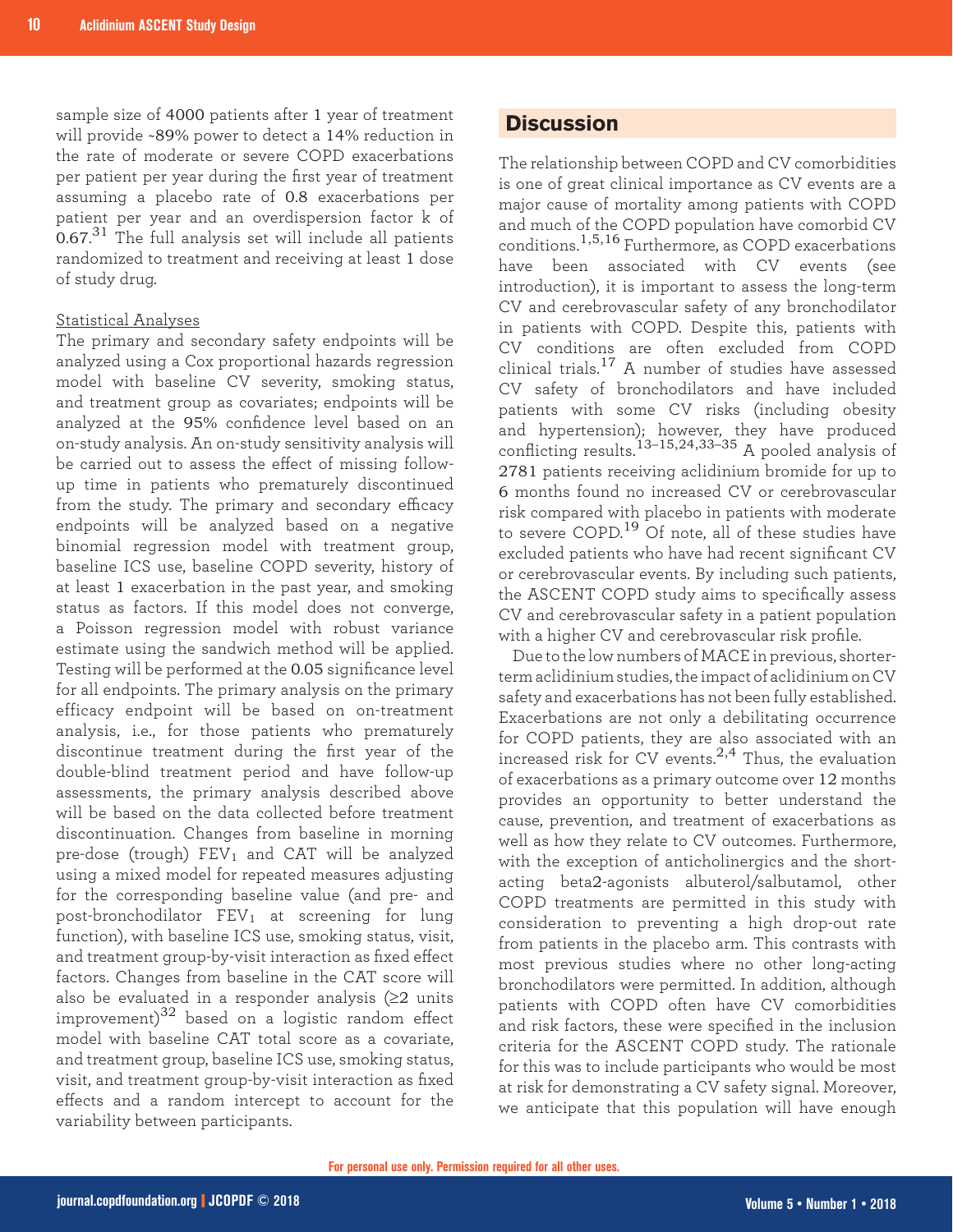background CV events to allow a valid comparison of aclidinium and placebo.

The ASCENT COPD study has been designed to comprehensively evaluate CV safety and exacerbation rates in patients with moderate to very severe COPD treated with aclidinium compared with placebo. As this is an event-driven study design, the study will be terminated after a specific number of MACE have occurred (122 patients with an adjudicated MACE) rather than enrolling a specific number of patients and specifying an absolute study duration.

Although spirometry outcomes are widely used to assess the level of treatment benefits, they are not necessarily reflective of what physicians and patients view as beneficial.<sup>36</sup> Evaluation of health status can facilitate a better understanding of how COPD symptoms are affecting a patient's daily life, to better manage the disease. Although studies with aclidinium have demonstrated clinically meaningful and statistically significant improvements in health status and symptoms,21,37 the CAT results from the current study will indicate whether these improvements can be maintained over the course of several years alongside the eventual decline in lung function that occurs during the natural disease course of COPD.

Limitations of long-term placebo-controlled clinical studies of patients with COPD include an increased likelihood of discontinuations in patients receiving placebo that could lead to an underestimation of treatment effect. However, patients taking placebo were permitted to take LABAs with or without ICS and other non-anticholinergic medications to address this concern. This limitation was further addressed by the planned on-treatment analysis being modified to an on-study analysis.

Another limitation of this study is that although patients with a history of significant CV or cerebrovascular disease and/or significant risk factors were included in this study, patients with recent MI or stroke, or those with unstable angina, arrhythmia, or heart failure requiring hospitalization were excluded. Consequently, the results of the ASCENT COPD study cannot be generalized to those patients.

#### *Current Status*

The initial focus of the ASCENT COPD study was to investigate both efficacy and safety outcomes; however, the preliminary rate of patient enrollment (1605 patients in 22 months) was found to be 30% lower than expected. This lower than anticipated patient enrollment resulted from patients who had an exacerbation within the previous year prior to screening but were ineligible for study enrollment because they were also receiving triple therapy (ICS/LAMA/LABA). Considering the lower than expected enrollment, the inclusion criteria were revised to focus primarily on the safety outcomes, whilst retaining sufficient statistical power to permit analysis of the long-term effect of aclidinium on COPD exacerbations. This was achieved by amending the inclusion criteria to remove the need for patients to have had at least 1 documented moderate or severe COPD exacerbation. In addition, the range of post-bronchodilator  $FEV<sub>1</sub>$  was increased from <70% to <80%. Following these changes, the rate of patient enrollment increased substantially.

The figure of 4000 randomized patients being required to achieve 122 adjudicated MACE was based on a MACE rate of 1.9 per 100 PY and a treatment discontinuation rate of 40%; however, the primary analysis was changed from on-treatment to on-study and the corresponding treatment discontinuation rate was lower than expected. Therefore, recruitment was terminated earlier because approximately 3500 randomized patients were estimated to provide the same on-study exposure as 4000 patients using the originally assumed treatment discontinuation rate. Recruitment was finalized in August 2016 and 3635 patients were randomized.

In summary, attaining the goals of the ASCENT COPD study poses several challenges and provides relatively unique study design elements to address them. The study was designed to evaluate both the safety (non-inferiority versus placebo for time to first MACE) as well as the efficacy (rate of moderate to severe COPD exacerbations) of aclidinium bromide in the same population. Recruitment challenges were overcome to preserve the primary safety objective by including patients with moderate to very severe COPD, regardless of the history of exacerbations; the size of the study population was sufficient to maintain the statistical power for efficacy endpoint evaluation. To ensure a definitive analysis of the safety outcome, this study was an event-driven study with a common close-out date rather than a fixed time exposure. The real-world external validity of the study was further strengthened by allowing patients to receive concomitant treatment with other non-anticholinergic COPD drugs. Consequently, the ASCENT COPD study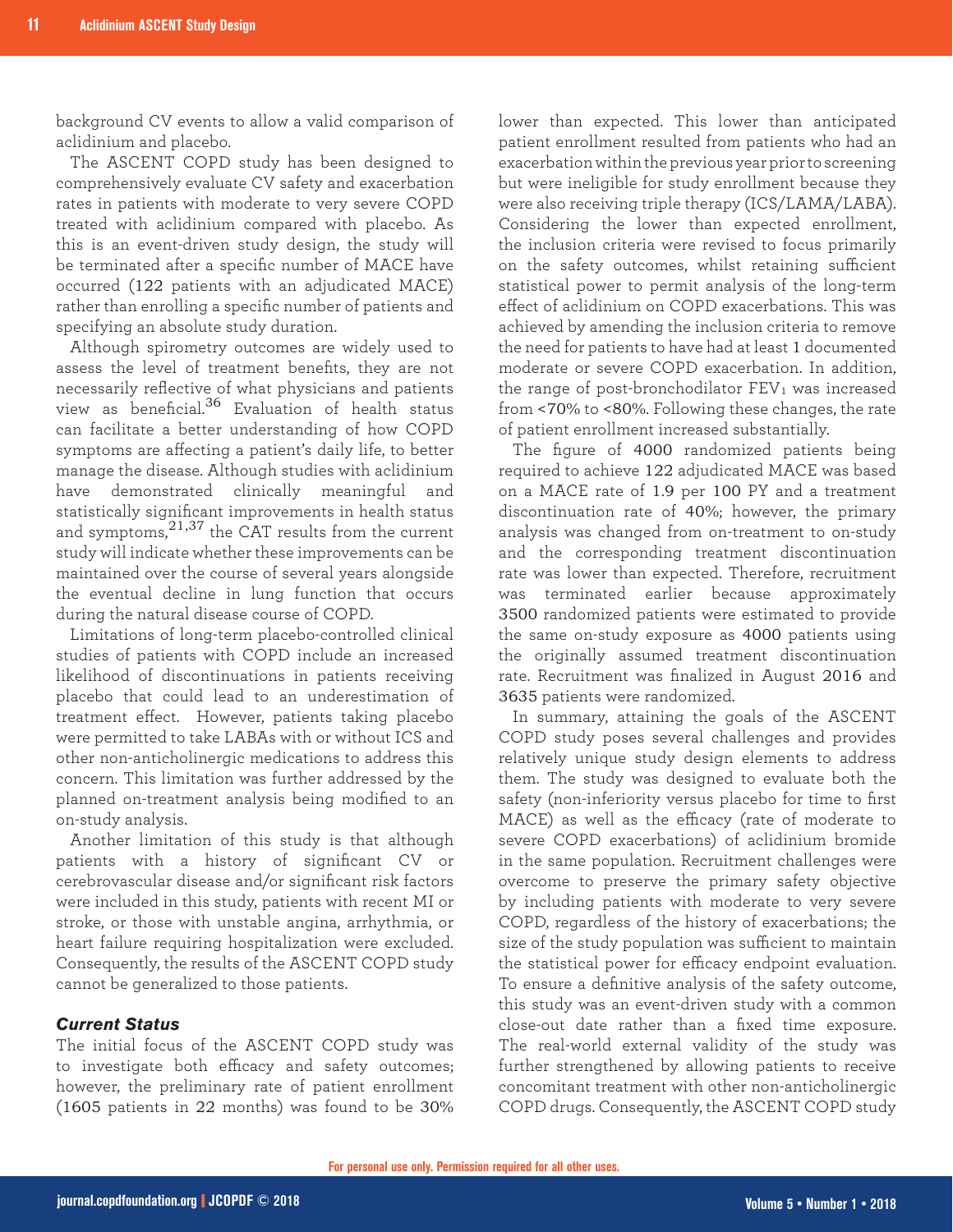design can serve as a model for future studies of COPD treatments that aim to concurrently assess interrelated safety and efficacy outcomes reflecting COPD patient populations in clinical practice.

# **Conclusion**

In conclusion, this long-term study specifically includes patients with CV and cerebrovascular comorbidities and will provide an understanding of the effects of aclidinium bromide on MACE and CV safety. In addition, the study is expected to provide further confirmation of the positive long-term effects of aclidinium bromide in reducing exacerbations whilst improving lung function and quality of life in patients with moderate to very severe COPD.

<sup>a</sup>*Registered trademarks of the AstraZeneca group of companies, for use within the United States as Pressair® and as GenuairTM within all other licensed territories.*

#### **Acknowledgments**

The authors thank Richard Knight, PhD, of Complete Medical Communications, Macclesfield, United Kingdom, for providing medical writing support, which was funded by AstraZeneca in accordance with Good Publication Practice (GPP3) guidelines (*Ann Intern Med*. 2015;163:461–464). The authors also wish to acknowledge the assistance of Joaquim Delgadillo (AstraZeneca, Barcelona, Spain), Åsa Hellqvist, and Magnus Mattson (both AstraZeneca, Gothenburg, Sweden).

#### **Declaration of Interest**

RW reports grants and personal fees from Forest Laboratories and AstraZeneca during the conduct of the study and reports grants from Boehringer Ingelheim, GlaxoSmithKline, and Pearl Therapeutics, with personal fees from Boehringer Ingelheim, ContraFect, GlaxoSmithKline, Pulmonx, Roche, Spiration, Sunovion, Teva, Vertex, and Merck, outside the submitted work. KC has received compensation for consulting with AstraZeneca, Boehringer Ingelheim, CSL Behring, Genentech, GlaxoSmithKline, Grifols, Kamada, Merck Frosst, Novartis, Roche, and Sanofi and has undertaken research funded by Amgen, AstraZeneca, Baxter, Boehringer Ingelheim, CSL Behring, GlaxoSmithKline, Kamada, Novartis, Roche, and Grifols. KC has participated in continuing medical education activities sponsored in whole or in part by AstraZeneca, Boehringer Ingelheim, GlaxoSmithKline, Grifols, Merck Frosst, and Novartis. He is participating in research funded by the Canadian Institutes of Health Research operating grant, entitled: Canadian Cohort Obstructive Lung Disease (CanCOLD), and holds the GlaxoSmithKline-Canadian Institute of Health Research Chair in Respiratory Health Care Delivery at the University Health Network, Toronto, Canada. BMS reports grants from Eisai and Poxel, and personal fees from AstraZeneca, Lexicon, Boehringer Ingelheim, Biogen Idec, Forest Laboratories, Dr. Reddy's Laboratory, GlaxoSmithKline, Merck, Health@Scale, St. Jude's Medical, Elsevier, NovoNordisk, Allergan, Sanofi. DS has been a paid consultant to AstraZeneca. DLB has been on an Advisory Board for Cardax, Elsevier Practice Update Cardiology, Medscape Cardiology, Regado Biosciences and the Board of Directors for Boston Veterans Administration Research Institute and the Society of Cardiovascular Patient Care. He has chaired the American Heart Association Quality Oversight Committee and the Data Monitoring Committees of Duke Clinical Research Institute, Harvard Clinical Research Institute, the Mayo Clinic and the Population Health Research Institute. He has received honoraria from the American College of Cardiology (Senior Associate Editor, Clinical Trials and News, ACC.org), Belvoir Publications (Editor in Chief, Harvard Heart Letter), Duke Clinical Research Institute (clinical trial steering committees), Harvard Clinical Research Institute (clinical trial steering committee), HMP Communications (Editor in Chief, Journal of Invasive Cardiology), the Journal of the American College of Cardiology (Guest Editor; Associate Editor), the Population Health Research Institute (clinical trial steering committee), Slack Publications (Chief Medical Editor, Cardiology Today's Intervention), the Society of Cardiovascular Patient Care (Secretary/Treasurer) and WebMD (CME steering committees). He has received research funding from Amarin, Amgen, AstraZeneca (including for his role as CEC Chair of ASCENT COPD), Bristol-Myers Squibb, Eisai, Ethicon, Forest Laboratories (for his role as CEC Chair of ASCENT COPD), Ischemix, Lilly, Medtronic, Pfizer, Roche, Sanofi Aventis and The Medicines Company and royalties from Elsevier (Editor, Cardiovascular Intervention: A Companion to Braunwald's Heart Disease). He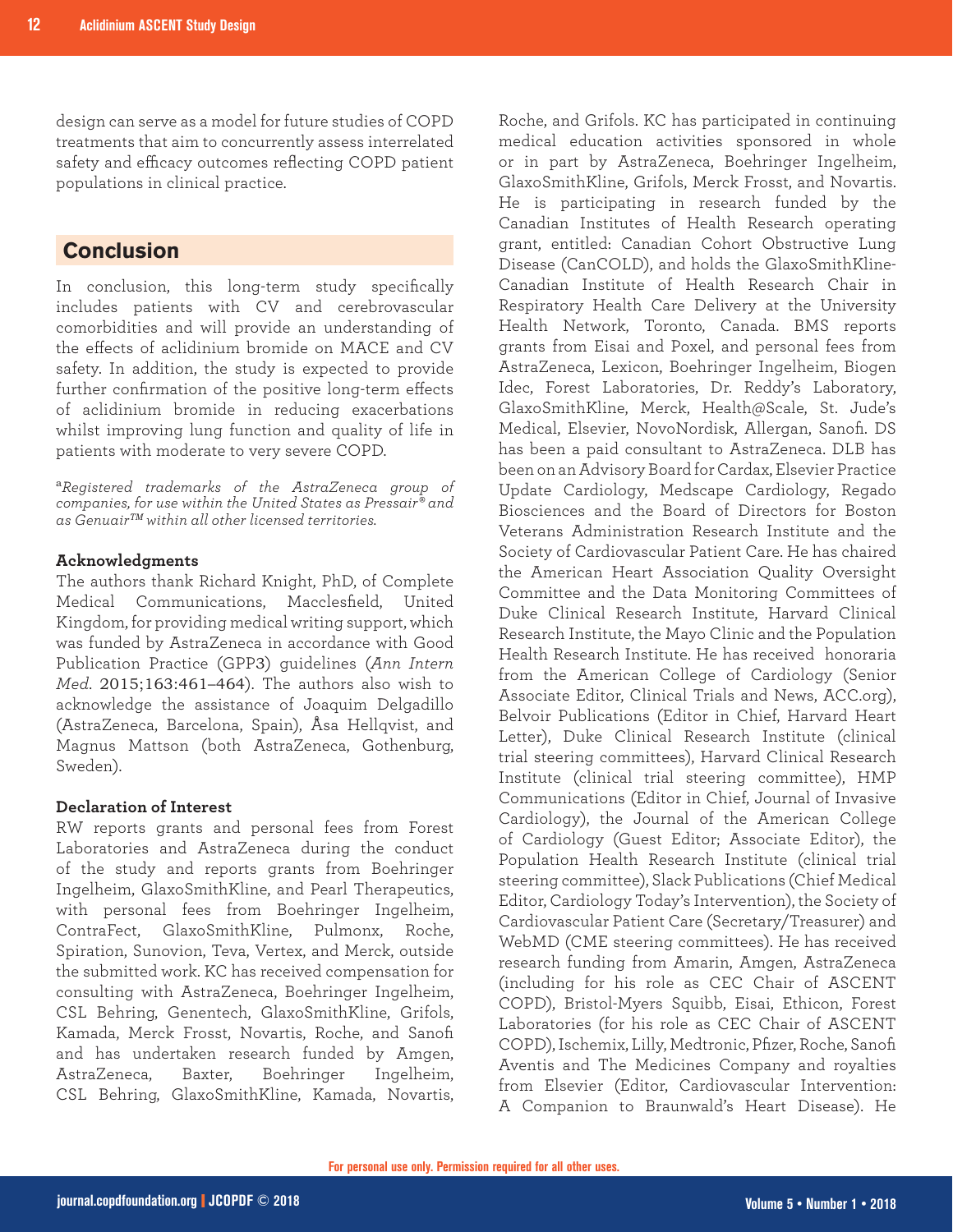has been a site co-investigator for Biotronik, Boston Scientific and St. Jude's Medical and has served as a trustee for the American College of Cardiology. He has conducted unfunded research for FlowCo, PLx Pharma and Takeda. EGG is an employee of AstraZeneca and a former employee of Almirall S.A., Barcelona, Spain. SD is an employee of AstraZeneca and a former employee of Forest Laboratories, LLC (a subsidiary of Allergan plc, formerly Actavis plc). CR and BS are employees of AstraZeneca.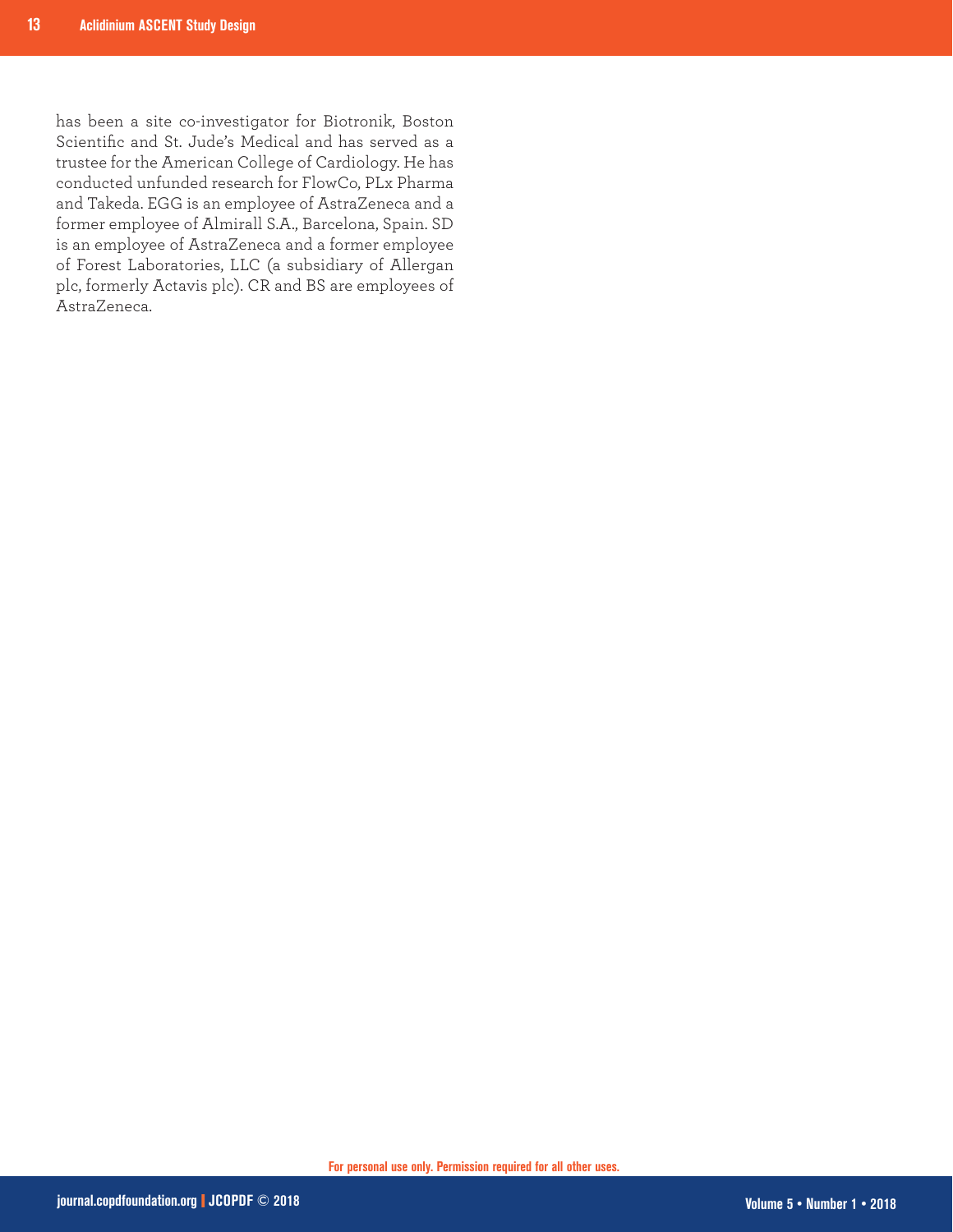## **References**

- Müllerova H, Agusti A, Erqou S, Mapel DW. Cardiovascular 1. comorbidity in COPD: Systematic literature review. *Chest*. 2013;144(4):1163–1178. doi: https://doi.org/10.1378/chest.12-2847
- 2. Sin DD, Anthonisen NR, Soriano JB, Agusti AG. Mortality in COPD: Role of comorbidities. *Eur Respir J*. 2006;28(6):1245– 1257. doi: https://doi.org/10.1183/09031936.00133805
- Calverley PM, Anderson JA, Celli B, et al. Salmeterol and 3. fluticasone propionate and survival in chronic obstructive pulmonary disease. *N Engl J Med*. 2007;356(8):775–789. doi: https://doi.org/10.1056/NEJMoa063070
- Donaldson GC, Hurst JR, Smith CJ, Hubbard RB, Wedzicha 4. JA. Increased risk of myocardial infarction and stroke following exacerbation of COPD. *Chest*. 2010;137(5):1091–1097. doi: https://doi.org/10.1378/chest.09-2029
- Selvaraj CL, Gurm HS, Gupta R, Ellis SG, Bhatt DL. Chronic 5. obstructive pulmonary disease as a predictor of mortality in patients undergoing percutaneous coronary intervention. *Am J Cardiol*. 2005;96(6):756–759. doi: https://doi.org/10.1016/j.amjcard.2005.05.016
- 6. Bhowmik A, Seemungal TA, Sapsford RJ, Wedzicha JA. Relation of sputum inflammatory markers to symptoms and lung function changes in COPD exacerbations. *Thorax*. 2000;55(2):114–120. doi: https://doi.org/10.1136/thorax.55.2.114
- 7. Donaldson GC, Seemungal TA, Bhowmik A, Wedzicha JA. Relationship between exacerbation frequency and lung function decline in chronic obstructive pulmonary disease. *Thorax*. 2002;57(10):847–852. doi: https://doi.org/10.1136/thorax.57.10.847
- 8. Donaldson GC, Seemungal TA, Patel IS, et al. Airway and systemic inflammation and decline in lung function in patients with COPD. *Chest*. 2005;128(4):1995–2004. doi: https://doi.org/10.1378/chest.128.4.1995
- 9. Donaldson GC, Wilkinson TM, Hurst JR, Perera WR, Wedzicha JA. Exacerbations and time spent outdoors in chronic obstructive pulmonary disease. *Am J Respir Crit Care Med*. 2005;171(5):446–452. doi: https://doi.org/10.1164/rccm.200408-1054OC
- 10. Seemungal TA, Donaldson GC, Paul EA, Bestall JC, Jeffries DJ, Wedzicha JA. Effect of exacerbation on quality of life in patients
- with chronic obstructive pulmonary disease. *Am J Respir Crit Care Med*. 1998;157(5 Pt 1):1418–1422. doi: https://doi.org/10.1164/ajrccm.157.5.9709032
- 11. Soler-Cataluña JJ, Martínez-García MA, Román Sánchez P, Salcedo E, Navarro M, Ochando R. Severe acute exacerbations and mortality in patients with chronic obstructive pulmonary disease. *Thorax*. 2005;60(11):925–931. doi: https://doi.org/10.1136/thx.2005.040527
- 12. Singh S, Loke YK, Enright PL, Furberg CD. Mortality associated with tiotropium mist inhaler in patients with chronic obstructive pulmonary disease: systematic review and meta-analysis of randomised controlled trials. *BMJ*. 2011;342:d3215. doi: https://doi.org/10.1136/bmj.d3215
- 13. Singh S, Loke YK, Furberg CD. Inhaled anticholinergics and risk of major adverse cardiovascular events in patients with chronic obstructive pulmonary disease: a systematic review and metaanalysis. *JAMA*. 2008;300(12):1439–1450. doi: https://doi.org/10.1001/jama.300.12.1439
- 14. Tashkin DP, Celli B, Senn S, et al. A 4-year trial of tiotropium in chronic obstructive pulmonary disease. *N Engl J Med*. 2008;359(15):1543–1554. doi: https://doi.org/10.1056/NEJMoa0805800
- 15. Tashkin DP, Leimer I, Metzdorf N, Decramer M. Cardiac safety of tiotropium in patients with cardiac events: a retrospective analysis of the UPLIFT(R) trial. *Respir Res*. 2015; 16:65. doi: https://doi.org/10.1186/s12931-015-0216-4
- 16. García-Olmos L, Alberquilla A, Ayala V, et al. Comorbidity in patients with chronic obstructive pulmonary disease in family practice: a cross sectional study. *BMC Fam Pract*. 2013;14:11. doi: https://doi.org/10.1186/1471-2296-14-11
- 17. Lahousse L, Verhamme KM, Stricker BH, Brusselle GG. Cardiac effects of current treatments of chronic obstructive pulmonary disease. *Lancet Respir Med*. 2016;4(2): 149–164. doi: https://doi.org/10.1016/S2213-2600(15)00518-4
- 18. AstraZeneca PLC. Prescribing information Tudorza® Pressair® (aclidinium bromide 400µg inhalation powder). Food and Drug Administration website. http://www.accessdata.fda.gov/ drugsatfda\_docs/label/2016/202450s006lbl.pdf Published April 2015. Updated March 2016. Accessed November 2017.
- 19. Chapman KR, Beck E, Alcaide D, Garcia Gil E. Overall and cardiovascular safety of aclidinium bromide in patients with COPD: A pooled analysis of six Phase III, placebo-controlled, randomized studies. *Chronic Obstr Pulm Dis*. 2016; 3(1):435–445 doi: https://doi.org/10.15326/jcopdf.3.1.2015.0148
- 20. Jones PW, Singh D, Bateman ED et al. Efficacy and safety of twice-daily aclidinium bromide in COPD patients: the ATTAIN study. *Eur Respir J*. 2012;40(4):830–836. doi: https://doi.org/10.1183/09031936.00225511
- 21. Kerwin EM, D'Urzo AD, Gelb AF et al. Efficacy and safety of a 12week treatment with twice-daily aclidinium bromide in COPD patients (ACCORD COPD I). *COPD*. 2012; 9(2):90–101. doi: https://doi.org/10.3109/15412555.2012.661492
- Wedzicha JA, Agusti A, Donaldson G, Chuecos F, Lamarca R, 22. Garcia Gil E. Effect of aclidinium bromide on exacerbations in patients with moderate-to-severe COPD: a pooled analysis of five Phase III, randomized, placebo-controlled studies. *COPD*. 2016;13(6): 669–676. doi:https://doi.org/10.3109/15412555.2016.1170111

**For personal use only. Permission required for all other uses.**